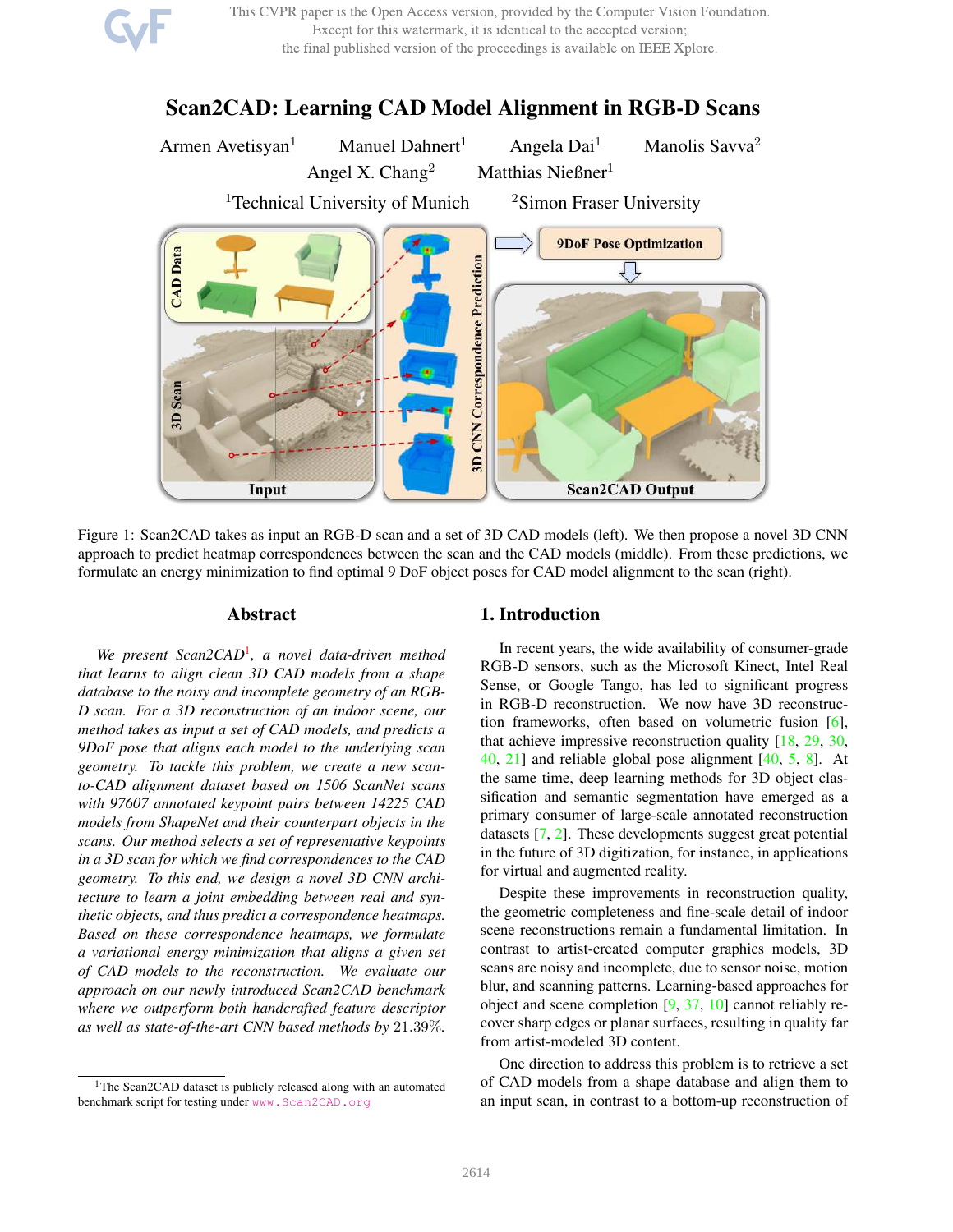the scene geometry. If all objects are replaced in this way, we obtain a clean and compact scene representation, precisely serving the requirements for many applications ranging from AR/VR scenarios to architectural design. Unfortunately, matching CAD models to scan geometry is an extremely challenging problem: While high-level geometric structures might be similar, the low-level geometric features differ significantly (e.g., surface normal distributions). This severely limits the applicability of handcrafted geometric features, such as FPFH [33], SHOT [35], point-pairfeatures [11], or SDF-based feature descriptors [25]. While learning-based approaches like random forests [28, 36] exist, their model capacity remains relatively low, especially in comparison to more modern methods based on deep learning, which can achieve significantly higher accuracy, but remain at their infancy. We believe this is in large part attributed to the lack of appropriate training data.

In this paper, we make the following contributions:

- We introduce the Scan2CAD dataset, a large-scale dataset comprising 97607 pairwise keypoint correspondences and 9DoF alignments between 14225 instances of 3049 unique synthetic models, between ShapeNet [3] and reconstructed scans in ScanNet [7], as well as oriented bounding boxes for each object.
- We propose a novel 3D CNN architecture that learns a joint embedding between real and synthetic 3D objects to predict accurate correspondence heatmaps between the two domains.
- We present a new variational optimization formulation to minimize the distance between scan keypoints and their correspondence heatmaps, thus obtaining robust 9DoF scan-to-CAD alignments.

# 2. Related work

RGB-D Scanning and Reconstruction The availability of low-cost RGB-D sensors has led to significant research progress in RGB-D 3D reconstruction. A very prominent line of research is based on volumetric fusion [6], where depth data is integrated in a volumetric signed distance function. Many modern real-time reconstruction methods, such as KinectFusion [18, 29], are based on this surface representation. In order to make the representation more memory-efficient, octree [4] or hash-based scene representations have been proposed  $[30, 21]$ . An alternative fusion approach is based on points [22]; the reconstruction quality is slightly lower, but it has more flexibility when handling scene dynamics and can be adapted on-the-fly for loop closures [40]. Very recent RGB-D reconstruction frameworks combine efficient scene representations with global pose estimation [5], and can even perform online updates with global loop closures [8]. A closely related direction to ours (and a possible application) is recognition of objects as a part of a SLAM method, and using the retrieved objects as part of a global pose graph optimization [34, 27].

3D Features for Shape Alignment and Retrieval Geometric features have a long-established history in computer vision, such as Spin Images [20], Fast Point Feature Histograms (FPFH) [33], or Point-Pair Features (PPF) [11]. Based on these descriptors or variations of them, researchers have developed shape retrieval and alignment methods. For instance, Kim et al. [24] learn a shape prior in the form of a deformable part model from input scans to find matches at test time; or AA2h [23] use a similar approach to PPF, where a histogram of normal distributions of sample points is used for retrieval. Li et al. [25] propose a formulation based on a hand-crafted TSDF feature descriptor to align CAD models in real-time to RGB-D scans. While these retrieval approaches based on hand-crafted geometric features show initial promise, they struggle to generalize matching between the differing data characteristics of clean CAD models and noisy, incomplete real-world data.

An alternative direction is learned geometric feature descriptors. For example, Nan et al. [28] use a random decision forest to classify objects on over-segmented input geometry from high-quality scans. Shao et al. [36] introduce a semi-automatic system to resolve segmentation ambiguities, where a user first segments a scene into semantic regions, and then shape retrieval is applied. 3DMatch [43] leverage a Siamese neural network to match keypoints in 3D scans for pose estimation. Zhou et al. [44] is of similar nature, proposing a view consistency loss for 3D keypoint prediction network on RGB-D image data. Inspired by such approaches, we develop a 3D CNN-based approach targeting correspondences between the synthetic domain of CAD models and the real domain of RGB-D scan data.

Other approaches retrieve and align CAD models given single RGB [26, 19, 38, 17] or RGB-D [12, 45] images. These methods are related, but our focus is on geometric alignment independent of RGB information, rather than CAD-to-image.

Shape Retrieval Challenges and RGB-D Datasets Shape retrieval challenges have recently been organized as part of the Eurographics 3DOR [16, 32]. Here, the task was formulated as matching of object instances from ScanNet [7] and SceneNN [15] to CAD models from the ShapeNetSem dataset [3]. Evaluation only considered binary in-category vs out-of-category (and sub-category) match as the notion of relevance. As such, this evaluation does not address the alignment quality between scan objects and CAD models, which is our focus.

ScanNet [7] provides aligned CAD models for a small subset of the annotated object instances (for only 200 objects out of the total 36000). Moreover, the alignment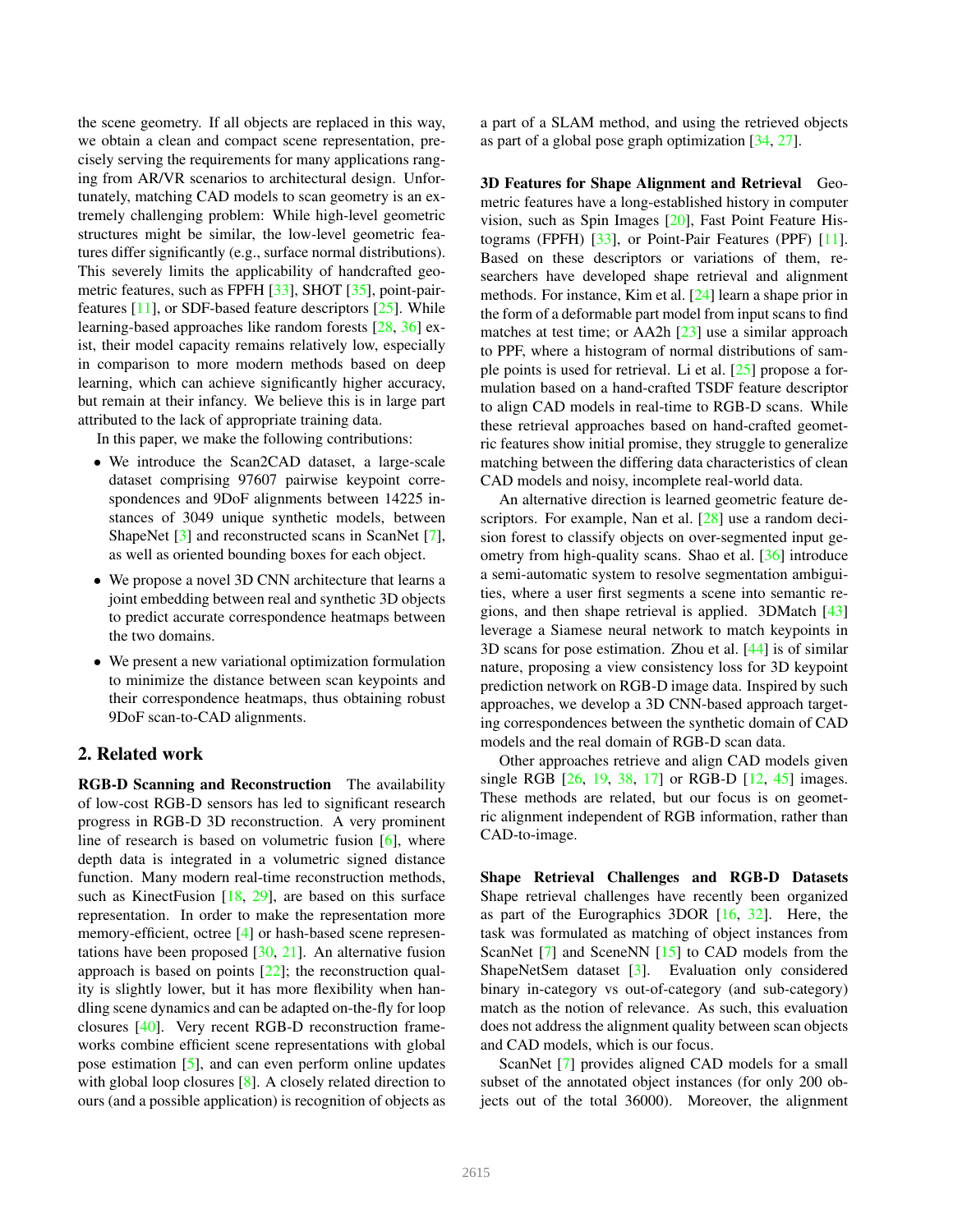quality is low with many object category mismatches and alignment errors, as the annotation task was performed by crowdsourcing. The PASCAL 3D+ [42] dataset annotates 13898 objects in the PASCAL VOC images with coarse 3D poses defined against representative CAD models. Object-Net3D [41] provides a dataset of CAD models aligned to 2D images, approximately 200K object instances in 90K images. The IKEA objects [26] and Pix3D [38] datasets similarly provide alignments of a small set of identifiable CAD models to 2D images of the same objects in the real world; the former has 759 images annotated with 90 models, the latter has 10069 annotated with 395 models.

No existing dataset provides fine-grained object instance alignments at the scale of our Scan2CAD dataset with 14225 CAD models (3049 unique instances) annotated to their scan counterpart distributed on 1506 3D scans.

# 3. Overview

Task We address alignment between clean CAD models and noisy, incomplete 3D scans from RGB-D fusion, as illustrated in Fig. 1. Given a 3D scene S and a set of 3D CAD models  $M = \{m_i\}$ , the goal is to find a 9DoF transformation  $T<sub>i</sub>$  (3 degrees for translation, rotation, and scale each) for every CAD model  $m_i$  such that it aligns with a semantically matching object  $\mathbb{O} = \{o_i\}$  in the scan. One important note is that we cannot guarantee the existence of 3D models which exactly matches the geometry of the scan objects.

Dataset and Benchmark In Sec. 4, we introduce the construction of our Scan2CAD dataset. We propose an annotation pipeline designed for use by trained annotators. An annotator first inspects a 3D scan and selects a model from a CAD database that is geometrically similar to a target object in the scan. Then, for each model, the annotator defines corresponding keypoint pairs between the model and the object in the scan. From these keypoints, we compute ground truth 9DoF alignments. We annotate the entire ScanNet dataset and use the original training, validation, and test splits to establish our alignment benchmark.

Heatmap Prediction Network In Sec. 5, we propose a 3D CNN taking as input a volume around a candidate keypoint in a scan and a volumetric representation of a CAD model. The network is trained to predict a correspondence heatmap over the CAD volume, representing the likelihood that the input keypoint in the scan is matching with each voxel. The heatmap prediction is formulated as a classification problem, which is easier to train than regression, and produces sparse correspondences needed for pose optimization.

Alignment Optimization Sec. 6 describes our variational alignment optimization. To generate candidate correspondence points in the 3D scan, we detect Harris keypoints, and predict correspondence heatmaps for each Harris keypoint



(a) First step: Retrieval view. (i) Place point in left window

(b) Second step: Alignment view.

Figure 2: Our annotation web interface is a two-step process. (a) After the user places an anchor on the scan surface, class-matching CAD models are displayed on the right. (b) Then the user annotates keypoint pairs between the scan and CAD model from which we derive the ground truth 9DoF transformation.

and CAD model. Using the predicted heatmaps we find optimal 9DoF transformations. False alignments are pruned via a geometric confidence metric.

### 4. Dataset

Our Scan2CAD dataset builds upon the 3D scans from ScanNet [7] and CAD models from ShapeNet [3]. Each *scene* S contains multiple *objects*  $\mathbb{O} = \{o_i\}$ , where each *object*  $o_i$  is matched with a ShapeNet CAD model  $m_i$  and both share multiple keypoint pairs (correspondences) and one transformation matrix  $T_i$  defining the alignment. Note that ShapeNet CAD models have a consistently defined front and upright orientation which induces an amodal tight oriented bounding box for each scan object, see Fig. 3.

#### 4.1. Data Annotation

The annotation is done via a web application that allows for simple scaling and distribution of annotation jobs; see Fig. 2. The annotation process is separated into two steps. The first step is object *retrieval*, where the user clicks on a point on the 3D scan surface, implicitly determining an object category label from the ScanNet object instance annotations. We use the instance category label as query text in the ShapeNet database to retrieve and display all matching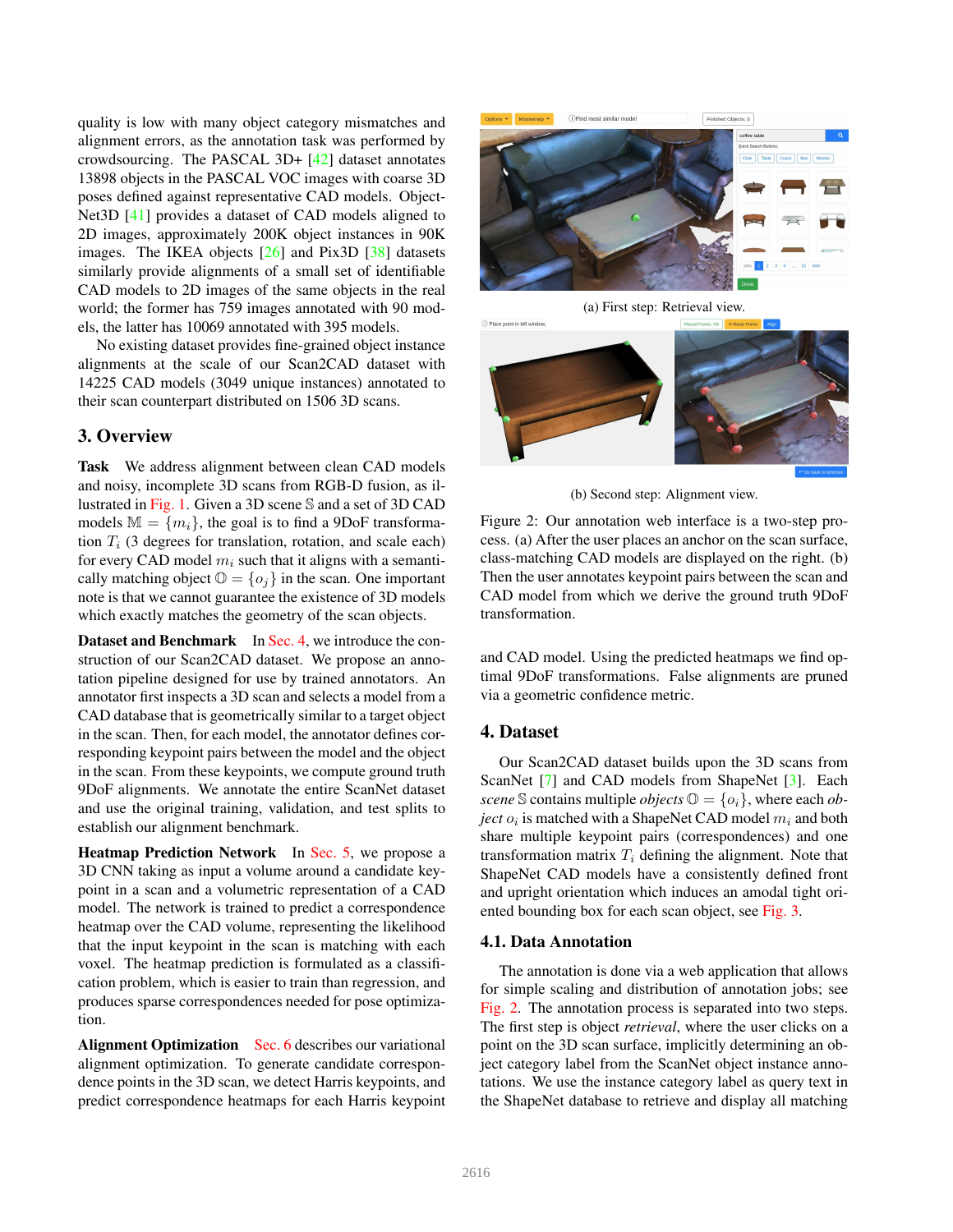

Figure 3: (Left) Oriented bounding boxes (OBBs) computed from the instance segmentation of ScanNet [7] are often incomplete due to missing geometry (e.g., in this case, missing chair legs). (Right) Our OBBs are derived from the aligned CAD models and are thus complete.

CAD models in a separate window as illustrated in Fig. 2a. After selecting a CAD model the user performs *alignment*.

In the alignment step, the user sees two separate windows in which the CAD model (left) and the scan object (right) are shown (see Fig. 2b). Keypoint correspondences are defined by alternately clicking paired points on the CAD model and scan object. We require users to specify at least 6 keypoint pairs to determine a robust ground truth transformation. After keypoint pairs are specified, the alignment computation is triggered by clicking a button. This alignment (given exact 1-to-1 correspondences) is solved with the genetic algorithm *CMA-ES* [14, 13] that minimizes the point-to-point distance over 9 parameters. In comparison to gradient-based methods or Procrustes superimposition method, we found this approach to perform significantly better in reliably returning high-quality alignments regardless of initialization.

The quality of these keypoint pairs and alignments was verified in several verification passes, with re-annotations performed to ensure a high quality of the dataset. The verification passes were conducted by the authors of this work.

A subset of the ShapeNet CAD models have symmetries that play an important role in making correspondences. Hence, we annotated all ShapeNet CAD models used in our dataset with their rotational symmetries to prevent false negatives in evaluations. We defined 2-fold  $(C_2)$ , 4-fold  $(C_4)$  and infinite  $(C_{\infty})$  rotational symmetries around a canonical axis of the object.

### 4.2. Dataset Statistics

The annotation process yielded 97607 keypoint pairs on 14225 (3049 unique) CAD models with their respective scan counterpart distributed on a total of 1506. Approximately 28% out of the 3049 CAD models have a symmetry tag (either  $C_2$ ,  $C_4$  or  $C_{\infty}$ ).

Given the complexity of the task and to ensure high quality annotations, we employed 7 part-time annotators (in contrast to crowd-sourcing). On average, each scene has been edited 1.76 times throughout the re-annotation cycles. The top 3 annotated model classes are chairs, tables and cabinets which arises due to the nature of indoor scenes in ScanNet. The number of objects aligned per scene ranges from 1 to 40 with an average of 9.3. It took annotators on average of 2.48min to align each object, where the time to find an appropriate CAD model dominated the time for keypoint placement. The average annotation time for an entire scene is 20.52min.

It is interesting to note that manually placed keypoint correspondences between scans and CAD models differ significantly from those extracted from a Harris corner detector. Here, we compare the mean distance from the annotated CAD keypoint to: (1) the corresponding annotated scan keypoint  $(= 3.5cm)$  and (2) the nearest Harris keypoint in the scan  $(= 12.8cm)$ .

#### 4.3. Benchmark

Using our annotated dataset, we designed a benchmark to evaluate scan-to-CAD alignment methods. A model alignment is considered successful only if the category of the CAD model matches that of the scan object *and* the pose error is within translation, rotational, and scale bounds relative to the ground truth CAD. We do not enforce strict instance matching (i.e., matching the exact CAD model of the ground truth annotation) as ShapeNet models typically do not identically match real-world scanned objects. Instead, we treat CAD models of the same category as interchangeable (according to the ShapeNetCorev2 *top-level synset*).

Once a CAD model is determined to be aligned correctly, the ground truth counterpart is removed from the candidate pool in order to prevent multiple alignments to the same object. Alignments are fully parameterized by 9 pose parameters. A quantitative measure based on bounding box overlap (IoU) can be readily calculated with these parameters as CAD models are defined on the unit box. The error thresholds for a successful alignment are set to  $\epsilon_t \leq 20$ cm,  $\epsilon_r \leq 20^{\circ}$ , and  $\epsilon_s \leq 20\%$  for translation, rotation, and scale respectively (for extensive error analysis please see the supplemental). The rotation error calculation takes  $C_2$ ,  $C_4$  and  $C_{\infty}$  rotated versions into account.

The Scan2CAD dataset and associated symmetry annotations are available to the community. For standardized comparison of future approaches, we operate an automated test script on a hidden test set that can be found under www.Scan2CAD.org.

### 5. Correspondence Prediction Network

#### 5.1. Data Representation

Scan data is represented by its signed distance field (SDF) encoded in a volumetric grid and generated through *volumetric fusion* [6] from the depth maps of the RGB-D reconstruction (voxel resolution =  $3cm$ , truncation =  $15cm$ ). For the CAD models, we compute unsigned distance fields (DF) using the level-set generation toolkit by Batty [1].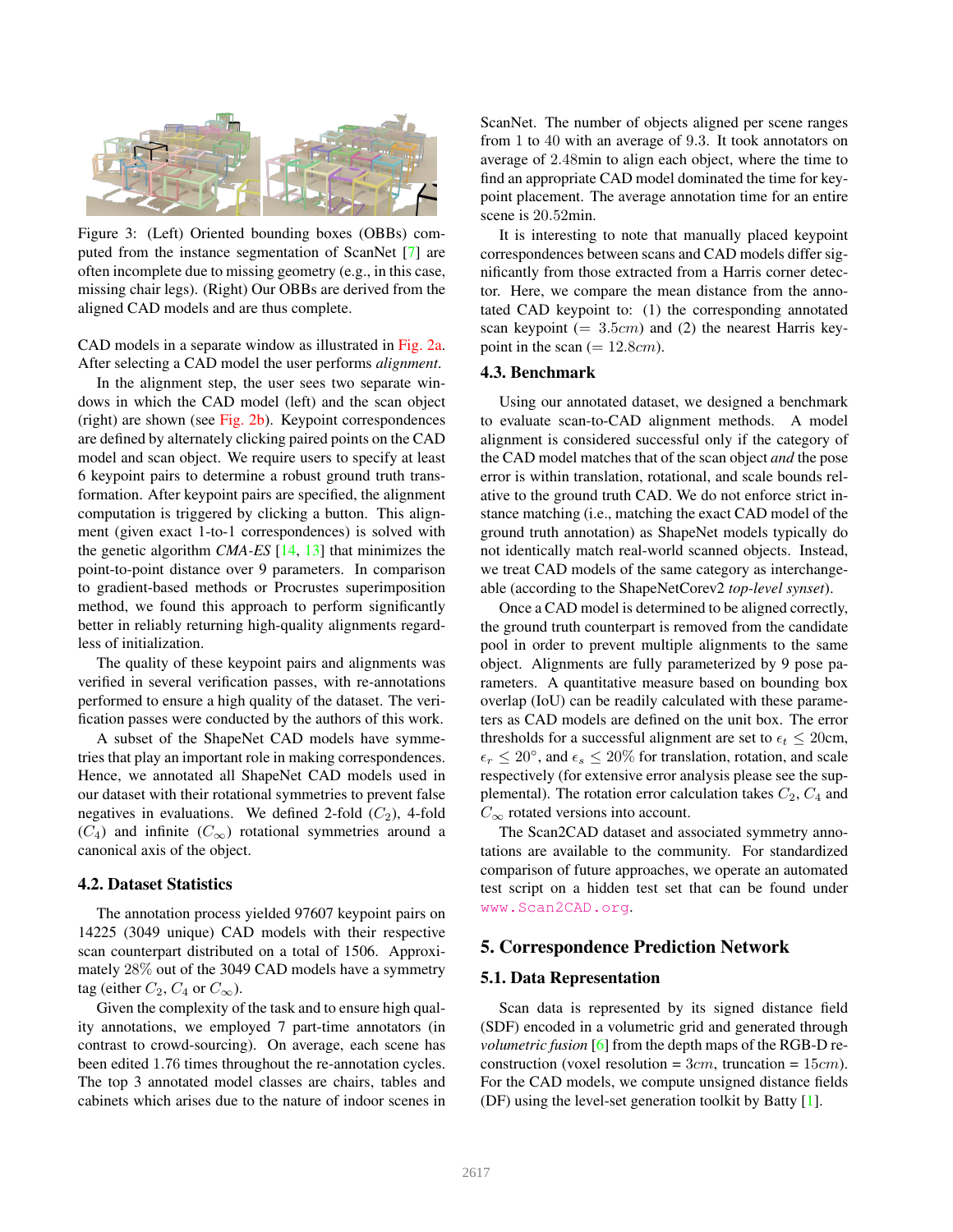

Figure 4: 3D CNN architecture of our Scan2CAD approach: we take as input SDF chunks around a given keypoint from a 3D scan and the DF of a CAD model. These are encoded with 3D CNNs to learn a shared embedding between the synthetic and real data; from this, we classify whether there is semantic compatibility between both inputs (top), predict a correspondence heatmap in the CAD space (middle) and the scale difference between the inputs (bottom).

#### 5.2. Network Architecture

Our architecture takes as input a pair of voxel grids: A SDF centered at a point in the scan with a large receptive field at  $64^3$  size, and a DF of a particular CAD model at  $32^3$ size. We use a series of convolutional layers to separately encode each input stream (see Fig. 4). The two encoders compress the volumetric representation into compact feature volumes of  $4^3 \times 64$  (scan) and  $4^3 \times 8$  (CAD) which are then concatenated before passing to the decoder stage. The decoder stage predicts three output targets, heatmap, compatibility, and scale, described as follows:

**Heatmap** The first output is a heatmap  $H : \Omega \to [0, 1]$ over the  $32^3$  voxel domain  $\Omega \in \mathbb{N}^3$  of the CAD model producing the voxel-wise correspondence probability. This indicates the probability of matching each voxel in  $\Omega$  to the center point of the scan SDF. We train our network using a combined binary cross-entropy (BCE) loss and a negative log-likelihood (NLL) to predict the final heatmap  $H$ . The raw output  $S : \Omega \to \mathbb{R}$  of the last layer in the decoder is used to generate the heatmaps:

$$
H_1: \Omega \to [0, 1], \quad x \mapsto \text{sigmoid}(S(x))
$$
  
\n
$$
H_2: \Omega \to [0, 1], \quad x \mapsto \text{softmax}(S(x))
$$
  
\n
$$
\mathcal{L}_H = \sum_{x \in \Omega} w(x) \cdot \text{BCE}(H_1, H_{GT}) + \sum_{x \in \Omega} v \cdot \text{NLL}(H_2, H_{GT})
$$

where  $w(x) = 64.0$  if  $H_{GT}(x) > 0.0$  else 1.0,  $v = 64$  are weighting factors to increase the signal of the few sparse positive keypoint voxels in the voxel grid ( $\approx 99\%$  of the target voxels have a value equal to 0). The combination of the sigmoid and softmax terms is a compromise between high recall but low precision using sigmoid, and more locally sharp keypoint predictions using softmax over all voxels. The final target heatmap, used later for alignment, is constructed with an element-wise multiplication of both heatmap variations:  $H = H_1 \circ H_2$ .

Compatibility The second prediction target is a single probability score  $\in [0, 1]$  indicating semantic compatibility between scan and CAD. This category equivalence score is 0 when the category labels are different (e.g., scan table and CAD chair) and 1 when the category labels match (e.g., scan chair and CAD chair). The loss function for this output is a sigmoid function followed by a BCE loss:

$$
\mathcal{L}_{\text{compact.}} = \text{BCE}(\text{sigmoid}(x), x_{\text{GT}})
$$

**Scale** The third output predicts the scale  $\in \mathbb{R}^3$  of the CAD model to the respective scan. Note that we do not explicitly enforce positivity of the predictions. This loss term is a mean-squared-error (MSE) for a prediction  $x \in \mathbb{R}^3$ :

$$
\mathcal{L}_{\text{scale}} = \text{MSE}(x, x_{\text{GT}}) = \|x - x_{\text{GT}}\|_2^2
$$

Finally, to train our network, we use a weighted combination of the presented losses:

$$
\mathcal{L} = 1.0 \mathcal{L}_{\rm H} + 0.1 \mathcal{L}_{\rm{compact.}} + 0.2 \mathcal{L}_{\rm{scale}}
$$

where the weighting of each loss component was empirically determined for balanced convergence.

### 5.3. Training Data Generation

Voxel Grids Centered scan volumes are generated by projecting the annotated keypoint into the scan voxel grid and then cropping around it with a crop window of  $63<sup>3</sup>$ . Ground truth heatmaps are generated by projecting annotated keypoints (and any symmetry-equivalent keypoints) into the CAD voxel grid. We then use a Gaussian blurring kernel  $(\sigma = 2.0)$  on the voxel grid to account for small keypoint annotation errors and to avoid sparsity in the loss residuals.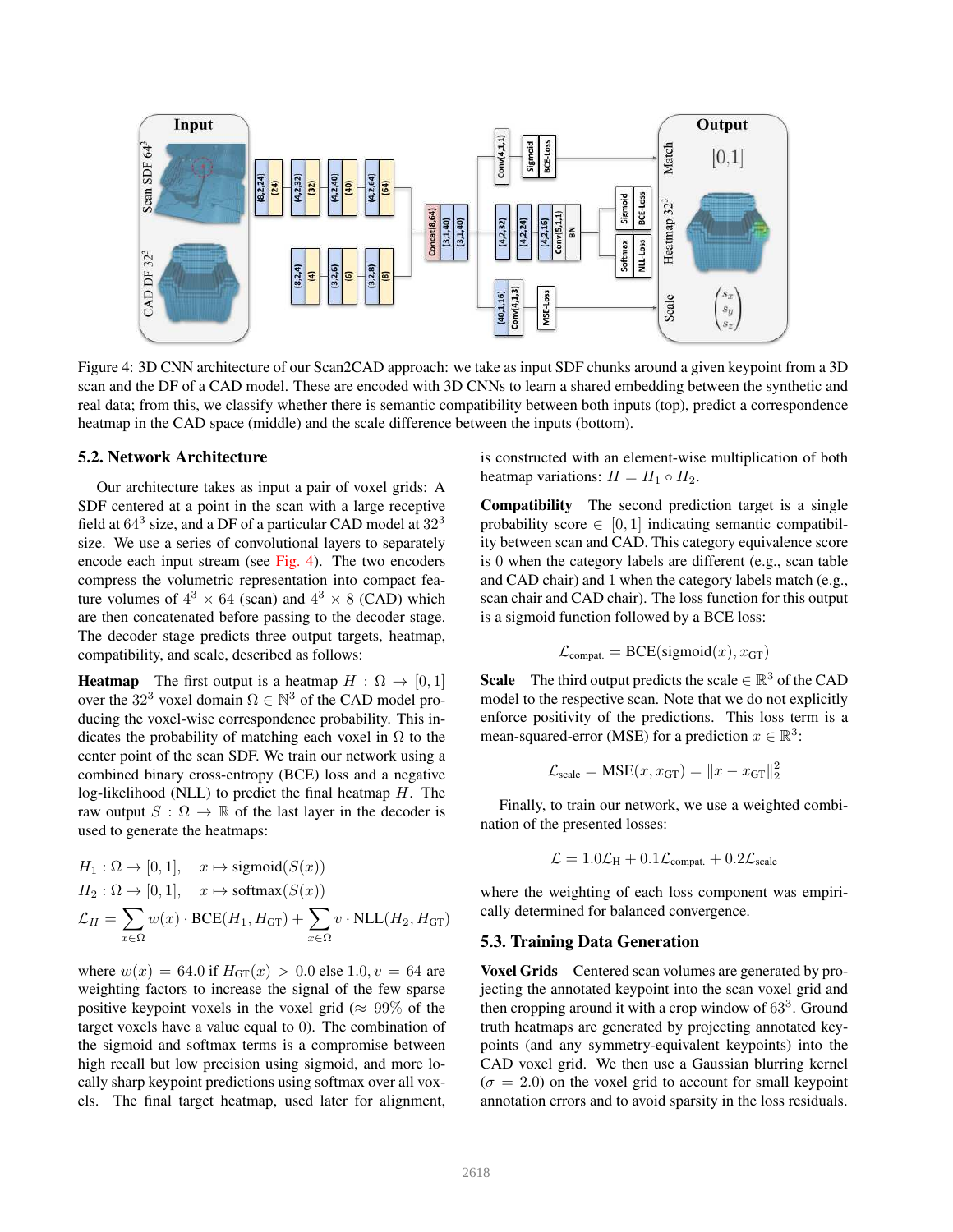Training Samples With our annotated dataset we generate  $N_{P,\text{ann.}} = 97607$  positive training pairs where one pair consists of an annotated scan keypoint and the corresponding CAD model. Additionally, we create  $N_{P,\text{aug.}} =$  $10 \cdot N_{P,\text{ann}}$ , augmented positive keypoint pairs by randomly sampling points on the CAD surface, projecting them to the scan via the ground truth transformation and rejecting if the distance to the surface in the scan  $\geq 3cm$ . In total we generate  $N_P = N_{P,\text{ann.}} + N_{P,\text{aug.}}$  positive training pairs.

Negative pairs are generated in two ways: (1) Randomly choosing a voxel point in the scan and a random CAD model (likelihood of false negative is exceedingly low). (2) Taking an annotated scan keypoint and pairing it with a random CAD model of different class. We generate  $N_N = N_P$ negative samples with (1) and  $N_{HN} = N_P$  with (2).

Hence, the training set has a positives-to-negatives ratio of 1:2 ( $N_P$  :  $N_N + N_{HN}$ ). We found an over-representation of negative pairs gives satisfactory performance on the compatibility prediction.

#### 5.4. Training Process

We use an SGD optimizer with a batch size of 32 and an initial learning rate of  $0.01$ , which is decreased by  $1/2$ every 50K iterations. We train for 250K iterations ( $\approx 62.5$ ) hours). The weights are initialized randomly. The losses of the heatmap prediction stream and the scale prediction stream are masked such that only positive samples make up the residuals for back-propagation.

The CAD encoder is pre-trained with an auto-encoder on ShapeNet models with a reconstruction task and a  $MSE$  as loss function. All models of ShapeNetCore ( $\approx 55K$ ) are used for pre-training and the input and output dimensions are  $32<sup>3</sup>$  distance field grids. The network is trained with SGD until convergence ( $\approx$  50 epochs).

### 6. Alignment Optimization

Filtering The input to our alignment optimization is a representative set of Harris keypoints  $\mathbb{K} = \{p_i\}, i =$  $1 \dots N_0$  from a scene S and a set of CAD models M =  ${m_i}$ . The correspondences between K and M were established by the correspondence prediction from the previous stage (see Sec. 5) where each keypoint  $p_j$  is tested against every model  $m_i$ .

Since not every keypoint  $p_i$  semantically matches to every CAD model  $m_i$ , we reject correspondences based on the compatibility prediction of our network. The threshold for rejecting  $p_i$  is determined by the Otsu thresholding scheme [31]. In practice this method turned out to be much more effective than a fixed threshold. After the filtering there are  $N \leq N_0$  (usually  $N \approx 0.1 N_0$ ) correspondence pairs to be used for the alignment optimization.

**Variational Optimization** From the remaining  $\mathbb{K}_{\text{filter}} \subset$ K Harris keypoints, we construct *point-heatmap* pairs  $(p_j, H_j)$  for each CAD model  $m_i$ , with  $p_j \in \mathbb{R}^3$  a point in the scan and  $H_j$  :  $\Omega \rightarrow [0, 1]$  a heatmap.

In order to find an optimal pose we construct the following minimization problem:

$$
\mathbf{c}_{\text{vox}} = T_{\text{world}\rightarrow\text{vox}} \cdot T_{m_i}(a, s) \cdot p_j
$$

$$
f = \min_{a, s} \sum_{j}^{N} (1 - H_j(\mathbf{c}_{\text{vox}}))^2 + \lambda_s ||s||_2^2 \qquad (1)
$$

where  $c_{vox}$  is a voxel coordinate,  $T_{world \rightarrow yox}$  denotes a transformation that maps world points into the voxel grid for look-ups, a denotes the coordinates of the Lie algebra (for rotation and translation), s defines the scale, and  $\lambda_s$  defines the scale regularization strength.  $a, s$  compose a transformation matrix  $T_{m_i} = \psi(a_{m_i}, s_{m_i})$ :

$$
\psi: \mathbb{R}^6 \times \mathbb{R}^3 \to \mathbb{R}^{4 \times 4},
$$

$$
a, s \mapsto \exp\left(\begin{bmatrix} \Gamma(a_{1,2,3}) & a_{4,5,6} \\ 0 & 0 \end{bmatrix}\right) \cdot \begin{bmatrix} s & 0 \\ 0 & 1 \end{bmatrix}
$$

where  $\Gamma$  is the hat map, expm is the matrix exponential.

We solve Eq. 1 using the Levenberg-Marquardt (LM) algorithm. As we can suffer from zero-gradients (especially at bad initialization), we construct a scale-pyramid from the heatmaps which we solve in coarse-to-fine fashion.

In each LM step we optimize over the incremental change and update the parameters as following:  $T_{m_i}^{k+1}$   $\leftarrow$  $\phi(a^*, s^*) \cdot T_{m_i}^k$  where  $a^*, s^*$  are the optimal parameters. As seen in Eq. 1, we add a regularization on the scale in order to prevent degenerate solutions which can appear for very large scales.

By restarting the optimization with different translation parameters (i.e., varying initializations), we obtain multiple alignments per CAD model  $m_i$ . We then generate as many CAD model alignments as required for a given scene in the evaluation. Note, in a ground truth scene one unique CAD model  $m_i$  can appear in multiple locations e.g., chairs in conference rooms.

**Pruning** Finally, there will be alignments of various CAD models into a scene where a subset will be misaligned. In order to select only the best alignments and prune potential misalignments we use a confidence metric similar to  $[25]$ ; for more detail, we refer to the appendix.

### 7. Results

#### 7.1. Correspondence Prediction

To quantify the performance of correspondence heatmap predictions, we evaluate the voxel-wise F1-score for a prediction and its Gaussian-blurred target. The task is challenging and by design  $\frac{2}{3}$  test samples are false correspondences,  $\approx 99\%$  of the target voxels are 0-valued, and only a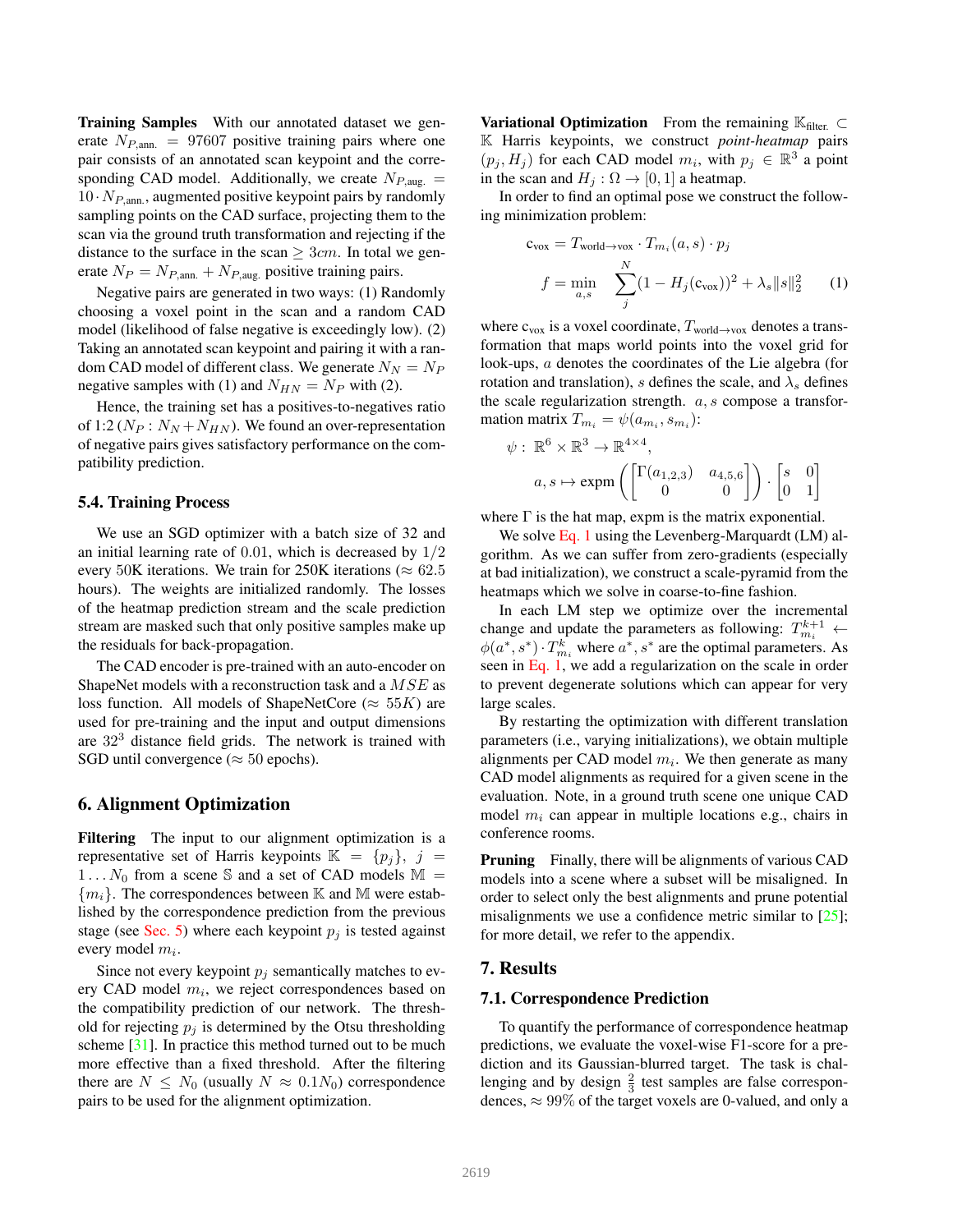| base $[+variations, \dots]$        | bath  | bookshelf | cabinet | chair | display | sofa  | table | trash bin | other | class avg. | avg.  |
|------------------------------------|-------|-----------|---------|-------|---------|-------|-------|-----------|-------|------------|-------|
| $+sym$                             | 46.88 | 44.39     | 40.49   | 64.46 | 26.85   | 56.26 | 47.15 | 38.43     | 24.68 | 43.29      | 48.01 |
| +sym,+scale                        | 51.35 | 45.46     | 45.24   | 66.94 | 29.88   | 64.78 | 48.30 | 38.00     | 28.65 | 46.51      | 50.85 |
| $+sym,+CP$                         | 59.32 | 51.93     | 55.11   | 70.99 | 41.58   | 66.77 | 53.74 | 43.39     | 42.93 | 53.97      | 60.44 |
| $+scale.+CP$                       | 45.24 | 45.85     | 47.16   | 61.55 | 27.65   | 51.92 | 41.21 | 31.13     | 29.62 | 42.37      | 47.64 |
| $+sym, +scale, +CP$                | 56.05 | 51.28     | 57.45   | 72.64 | 36.36   | 70.63 | 52.28 | 46.80     | 43.32 | 54.09      | 60.43 |
| $+sym, +scale, +CP, +PT (3/3 fix)$ | 57.03 | 50.63     | 56.76   | 70.39 | 39.74   | 65.00 | 52.03 | 46.87     | 41.83 | 53.36      | 58.61 |
| $+sym, +scale, +CP, +PT (1/3 fix)$ | 60.08 | 58.62     | 56.35   | 73.92 | 44.19   | 75.08 | 56.80 | 45.78     | 46.53 | 57.48      | 63.94 |

Table 1: Correspondence prediction F1-scores in % for variations of our correspondence prediction network. We evaluate the effect of symmetry (sym), predicting scale (scale), predicting compatibility (CP), encoder pre-training (PT), and pre-training with parts of the encoder fixed (#fix), see Sec. 5 for more detail regarding our network design and training scheme.

single 1-valued voxel out of  $32<sup>3</sup>$  voxels exists. The F1-score will increase only by identifying true correspondences. As seen in Tab. 1, our best 3D CNN achieves 63.94%.

Tab. 1 additionally addressed our design choices; in particular, we evaluate the effect of using pre-training (PT), using compatibility (CP) as a proxy loss (defined in Sec. 5.2), enabling symmetry awareness (sym), and predicting scale (scale). Here, a pre-trained network reduces overfitting, enhancing generalization capability. Optimizing for compatibility strongly improves heatmap prediction as it efficiently detects false correspondences. While predicting scale only slightly influences the heatmap predictions, it becomes very effective for the later alignment stage. Additionally, incorporating symmetry enables significant improvement by explicitly disambiguating symmetric keypoint matches.

### 7.2. Alignment

In the following, we compare our approach to other handcrafted feature descriptors: FPFH [33], SHOT [39], Li et al. [25] and a learned feature descriptor: 3DMatch [43]

(trained on our Scan2CAD dataset). We combine these descriptors with a RANSAC outlier rejection method to obtain pose estimations for an input set of CAD models. A detailed description of the baselines can be found in the appendix. As seen in Tab. 2, our best method achieves 31.68% and outperforms all other methods by a significant margin. We additionally show qualitative results in Fig. 5. Compared to state-of-the-art handcrafted feature descriptors, our learned approach powered by our Scan2CAD dataset produces considerably more reliable correspondences and CAD model alignments. Even compared to the learned descriptor approach of 3DMatch, our explicit learning across the synthetic and real domains coupled with our alignment optimization produces notably improved CAD model alignment.

Fig. 6 shows the capability of our method to align in an unconstrained real-world setting where ground truth CAD models are not given, we instead provide a set of 400 random CAD models from ShapeNet [3].



Figure 5: Qualitative comparison of alignments on four different test ScanNet [7] scenes. Our approach to learning geometric features between real and synthetic data produce much more reliable keypoint correspondences, which coupled with our alignment optimization, produces significantly more accurate alignments.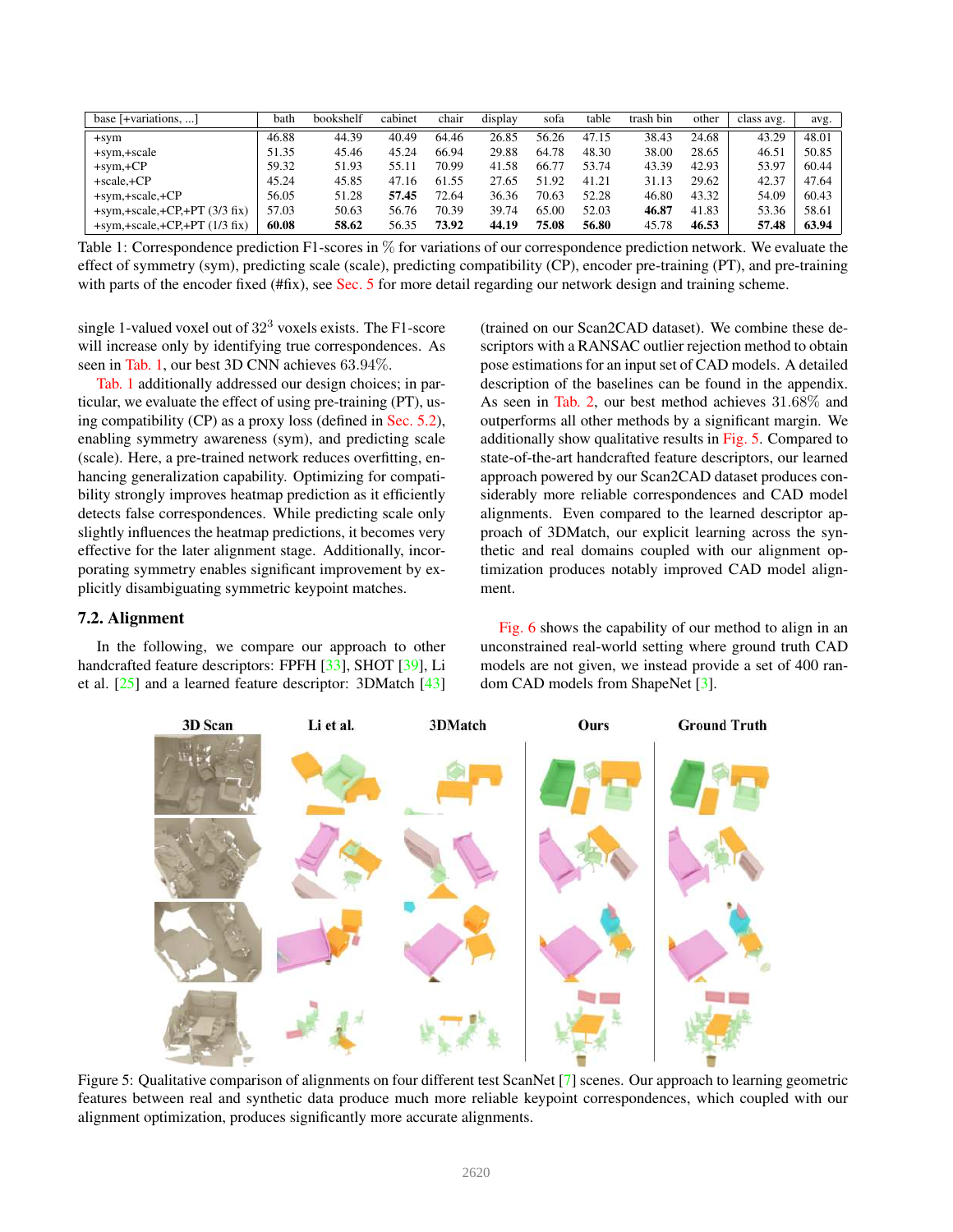|                                          | bath     | bookshelf | cabinet | chair | display | sofa  | table | trash bin | other | class avg. | avg.  |
|------------------------------------------|----------|-----------|---------|-------|---------|-------|-------|-----------|-------|------------|-------|
| FPFH (Rusu et al. $[33]$ )               | $0.00\,$ | .92       | 0.00    | 10.00 | 0.00    | 5.41  | 2.04  | 1.75      | 2.00  | 2.57       | 4.45  |
| SHOT (Tombari et al. [39])               | $0.00\,$ | 1.43      | 1.16    | 7.08  | 0.59    | 3.57  | 1.47  | 0.44      | 0.75  | 1.83       | 3.14  |
| Li et al. $[25]$                         | 0.85     | 0.95      | 1.17    | 14.08 | 0.59    | 6.25  | 2.95  | 1.32      | 1.50  | 3.30       | 6.03  |
| 3DMatch (Zeng et al. [43])               | 0.00     | 5.67      | 2.86    | 21.25 | 2.41    | 10.91 | 6.98  | 3.62      | 4.65  | 6.48       | 10.29 |
| Ours: $+sym$                             | 24.30    | 10.61     | 5.97    | 9.49  | 3.90    | 25.26 | 12.34 | 10.74     | 3.58  | 11.80      | 8.772 |
| Ours: +sym,+scale                        | 18.99    | 13.61     | 7.24    | 14.73 | 9.76    | 41.05 | 14.04 | 5.26      | 6.29  | 14.55      | 11.48 |
| Ours: $+sym,+CP$                         | 35.90    | 32.35     | 28.64   | 40.48 | 18.85   | 60.00 | 33.11 | 28.42     | 16.89 | 32.74      | 29.42 |
| Ours: +scale,+CP                         | 34.18    | 31.76     | 21.82   | 37.02 | 14.75   | 50.53 | 32.31 | 31.05     | 11.59 | 29.45      | 26.75 |
| Ours: +sym,+scale,+CP                    | 36.20    | 36.40     | 34.00   | 44.26 | 17.89   | 70.63 | 30.66 | 30.11     | 20.60 | 35.64      | 31.68 |
| Ours: $+sym, +scale, +CP, +PT$ (3/3 fix) | 37.97    | 30.15     | 28.64   | 41.55 | 19.51   | 57.89 | 33.85 | 20.00     | 17.22 | 31.86      | 29.27 |
| Ours: $+sym, +scale, +CP, +PT (1/3 fix)$ | 34.81    | 36.40     | 29.00   | 40.60 | 23.25   | 66.00 | 37.64 | 24.32     | 22.81 | 34.98      | 31.22 |

Table 2: Accuracy comparison (%) on our CAD alignment benchmark. While handcrafted feature descriptors can achieve some alignment on more featureful objects (e.g., chairs, sofas), they do not tolerate well the geometric discrepancies between scan and CAD data – which remains difficult for the learned keypoint descriptors of 3DMatch. Scan2CAD directly addresses this problem of learning features that generalize across these domains, thus significantly outperforming state of the art.



Figure 6: Unconstrained scenario where instead of having a ground truth set of CAD models given, we use a set of 400 randomly selected CAD models from ShapeNetCore [3], more closely mimicking a real-world application scenario.

# 8. Limitations

While the focus of this work is mainly on the alignment between 3D scans and CAD models, we only provide a basic algorithmic component for retrieval (finding the most similar model). This necessitates an exhaustive search over a set of CAD models. We believe that one of the immediate next steps in this regard would be designing a neural network architecture that is specifically trained on shape similarity between scan and CAD geometry to introduce more efficient CAD model retrieval. Additionally, we currently only consider geometric information, and it would also be intresting to introduce learned color features into the correspondence prediction, as RGB data is typically higherresolution than depth or geometry, and could potentially improve alignment results.

# 9. Conclusion

In this work, we presented Scan2CAD, which aligns a set of CAD models to 3D scans by predicting correspondences in form of heatmaps and then optimizes over these correspondence predictions. First, we introduce a new dataset of 9DoF CAD-to-scan alignments with 97607 pairwise keypoint annotations defining the alignment of 14225 objects. Based on this new dataset, we design a 3D CNN to predict correspondence heatmaps between a CAD model and a 3D scan. From these predicted heatmaps, we formulate a variational cost minimization that then finds the optimal 9DoF pose alignments between CAD models and the scan, enabling effective transformation of noisy, incomplete RGB-D scans into a clean, complete CAD model representation. This enables us to achieve significantly more accurate results than state-of-the-art approaches, and we hope that our dataset and benchmark will inspire future work towards bringing RGB-D scans to CAD or artist-modeled quality.

# Acknowledgements

We would like to thank the expert annotators Soh Yee Lee, Rinu Shaji Mariam, Suzana Spasova, Emre Taha, Sebastian Thekkekara, and Weile Weng for their efforts in building the Scan2CAD dataset. We thank valuable discussions with Jürgen Sturm. This work is supported by Occipital, the ERC Starting Grant Scan2CAD (804724), a Google Faculty Award, and the ZD.B. We would also like to thank the support of the TUM-IAS, funded by the German Excellence Initiative and the European Union Seventh Framework Programme under grant agreement n 291763, for the TUM-IAS Rudolf Mößbauer Fellowship and Hans-Fisher Fellowship (Focus Group Visual Computing).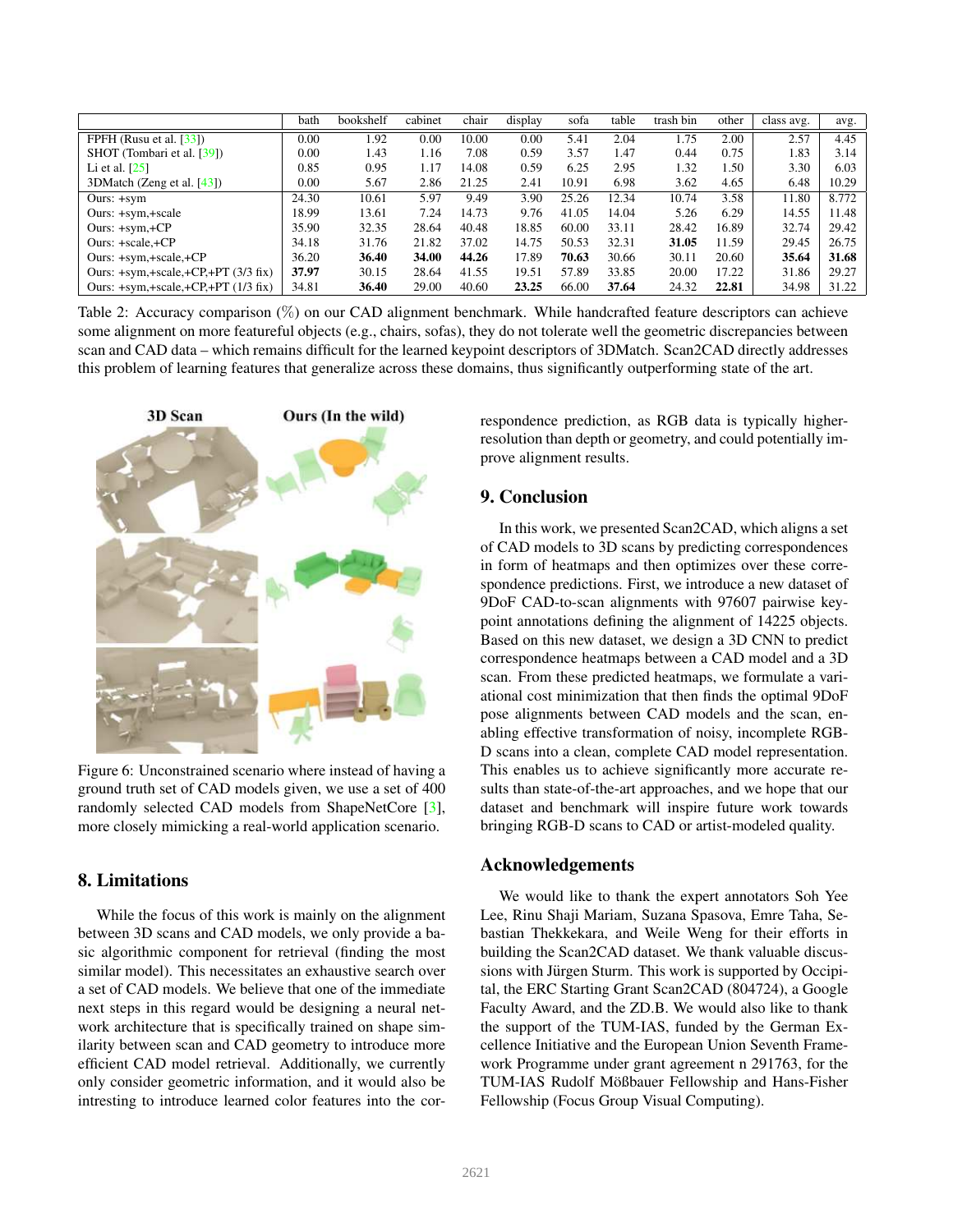### References

- [1] C. Batty. SDFGen. https://github.com/ christopherbatty/SDFGen. 4
- [2] A. Chang, A. Dai, T. Funkhouser, M. Halber, M. Niessner, M. Savva, S. Song, A. Zeng, and Y. Zhang. Matterport3D: Learning from RGB-D data in indoor environments. *International Conference on 3D Vision (3DV)*, 2017. 1
- [3] A. X. Chang, T. Funkhouser, L. Guibas, P. Hanrahan, Q. Huang, Z. Li, S. Savarese, M. Savva, S. Song, H. Su, J. Xiao, L. Yi, and F. Yu. ShapeNet: An Information-Rich 3D Model Repository. Technical Report arXiv:1512.03012 [cs.GR], Stanford University — Princeton University — Toyota Technological Institute at Chicago, 2015. 2, 3, 7, 8
- [4] J. Chen, D. Bautembach, and S. Izadi. Scalable real-time volumetric surface reconstruction. *ACM Transactions on Graphics (TOG)*, 32(4):113, 2013. 2
- [5] S. Choi, Q.-Y. Zhou, and V. Koltun. Robust reconstruction of indoor scenes. In *2015 IEEE Conference on Computer Vision and Pattern Recognition (CVPR)*, pages 5556–5565. IEEE, 2015. 1, 2
- [6] B. Curless and M. Levoy. A volumetric method for building complex models from range images. In *Proceedings of the 23rd annual conference on Computer graphics and interactive techniques*, pages 303–312. ACM, 1996. 1, 2, 4
- [7] A. Dai, A. X. Chang, M. Savva, M. Halber, T. Funkhouser, and M. Nießner. ScanNet: Richly-annotated 3D reconstructions of indoor scenes. In *Proc. Computer Vision and Pattern Recognition (CVPR), IEEE*, 2017. 1, 2, 3, 4, 7
- [8] A. Dai, M. Nießner, M. Zollhöfer, S. Izadi, and C. Theobalt. Bundlefusion: Real-time globally consistent 3d reconstruction using on-the-fly surface reintegration. *ACM Transactions on Graphics (TOG)*, 36(3):24, 2017. 1, 2
- [9] A. Dai, C. R. Qi, and M. Nießner. Shape completion using 3d-encoder-predictor cnns and shape synthesis. In *Proc. Computer Vision and Pattern Recognition (CVPR), IEEE*, 2017. 1
- [10] A. Dai, D. Ritchie, M. Bokeloh, S. Reed, J. Sturm, and M. Nießner. Scancomplete: Large-scale scene completion and semantic segmentation for 3d scans. *arXiv preprint arXiv:1712.10215*, 2018. 1
- [11] B. Drost and S. Ilic. 3d object detection and localization using multimodal point pair features. In *2012 Second International Conference on 3D Imaging, Modeling, Processing, Visualization & Transmission*, pages 9–16. IEEE, 2012. 2
- [12] S. Gupta, P. Arbeláez, R. Girshick, and J. Malik. Aligning 3D models to RGB-D images of cluttered scenes. In *Proceedings of the IEEE Conference on Computer Vision and Pattern Recognition*, pages 4731–4740, 2015. 2
- [13] N. Hansen. Benchmarking a bi-population cma-es on the bbob-2009 function testbed. In *Proceedings of the 11th Annual Conference Companion on Genetic and Evolutionary Computation Conference: Late Breaking Papers*, pages 2389–2396. ACM, 2009. 4
- [14] N. Hansen, S. D. Müller, and P. Koumoutsakos. Reducing the time complexity of the derandomized evolution strategy

with covariance matrix adaptation (cma-es). *Evolutionary computation*, 11(1):1–18, 2003. 4

- [15] B.-S. Hua, Q.-H. Pham, D. T. Nguyen, M.-K. Tran, L.-F. Yu, and S.-K. Yeung. Scenenn: A scene meshes dataset with annotations. In *3D Vision (3DV), 2016 Fourth International Conference on*, pages 92–101. IEEE, 2016. 2
- [16] B.-S. Hua, Q.-T. Truong, M.-K. Tran, Q.-H. Pham, A. Kanezaki, T. Lee, H. Chiang, W. Hsu, B. Li, Y. Lu, et al. Shrec17: Rgb-d to cad retrieval with objectnn dataset. 2
- [17] S. Huang, S. Qi, Y. Zhu, Y. Xiao, Y. Xu, and S.-C. Zhu. Holistic 3D scene parsing and reconstruction from a single RGB image. In *European Conference on Computer Vision*, pages 194–211. Springer, 2018. 2
- [18] S. Izadi, D. Kim, O. Hilliges, D. Molyneaux, R. Newcombe, P. Kohli, J. Shotton, S. Hodges, D. Freeman, A. Davison, et al. Kinectfusion: real-time 3d reconstruction and interaction using a moving depth camera. In *Proceedings of the 24th annual ACM symposium on User interface software and technology*, pages 559–568. ACM, 2011. 1, 2
- [19] H. Izadinia, Q. Shan, and S. M. Seitz. Im2cad. In *Computer Vision and Pattern Recognition (CVPR), 2017 IEEE Conference on*, pages 2422–2431. IEEE, 2017. 2
- [20] A. E. Johnson. Spin-images: a representation for 3-d surface matching. 1997. 2
- [21] O. Kähler, V. A. Prisacariu, C. Y. Ren, X. Sun, P. Torr, and D. Murray. Very high frame rate volumetric integration of depth images on mobile devices. *IEEE transactions on visualization and computer graphics*, 21(11):1241–1250, 2015. 1, 2
- [22] M. Keller, D. Lefloch, M. Lambers, S. Izadi, T. Weyrich, and A. Kolb. Real-time 3d reconstruction in dynamic scenes using point-based fusion. In *3D Vision-3DV 2013, 2013 International Conference on*, pages 1–8. IEEE, 2013. 2
- [23] Y. M. Kim, N. J. Mitra, Q. Huang, and L. Guibas. Guided real-time scanning of indoor objects. In *Computer Graphics Forum*, volume 32, pages 177–186. Wiley Online Library, 2013. 2
- [24] Y. M. Kim, N. J. Mitra, D.-M. Yan, and L. Guibas. Acquiring 3D indoor environments with variability and repetition. *ACM Transactions on Graphics (TOG)*, 31(6):138, 2012. 2
- [25] Y. Li, A. Dai, L. Guibas, and M. Nießner. Database-assisted object retrieval for real-time 3D reconstruction. In *Computer Graphics Forum*, volume 34, pages 435–446. Wiley Online Library, 2015. 2, 6, 7, 8
- [26] J. J. Lim, H. Pirsiavash, and A. Torralba. Parsing ikea objects: Fine pose estimation. In *Proceedings of the IEEE International Conference on Computer Vision*, pages 2992– 2999, 2013. 2, 3
- [27] J. McCormac, R. Clark, M. Bloesch, A. Davison, and S. Leutenegger. Fusion++: Volumetric object-level slam. In *2018 International Conference on 3D Vision (3DV)*, pages 32–41. IEEE, 2018. 2
- [28] L. Nan, K. Xie, and A. Sharf. A search-classify approach for cluttered indoor scene understanding. *ACM Transactions on Graphics (TOG)*, 31(6):137, 2012. 2
- [29] R. A. Newcombe, S. Izadi, O. Hilliges, D. Molyneaux, D. Kim, A. J. Davison, P. Kohi, J. Shotton, S. Hodges, and